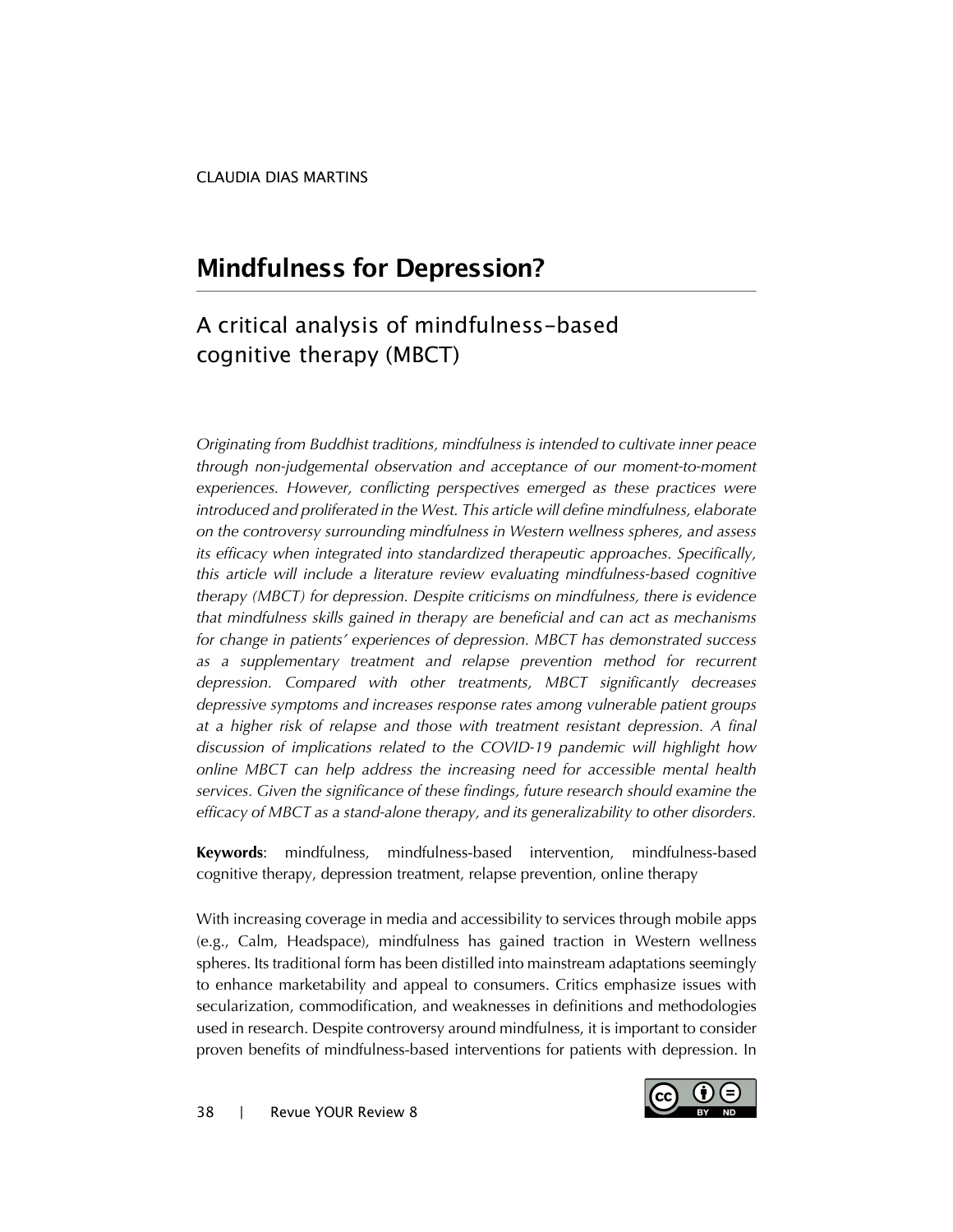this article, I will expand on definitions of mindfulness from various cultural perspectives and explore contentious issues in research. A literature review will then support my argument that criticisms on mindfulness should not discredit the efficacy and effectiveness of standardized therapeutic approaches that incorporate mindfulness. Focusing on mindfulness-based cognitive therapy (MBCT; Segal et al., 2002), my goal is to raise awareness of its viability for reducing depressive symptom severity and preventing relapse. The article will conclude with a discussion of the increasing need for mental health support during the COVID-19 pandemic, advantages of online MBCT, and overall implications of findings.

#### **WHAT IS MINDFULNESS?**

There are many things that come to mind when one thinks of mindfulness. For some, these practices may easily be associated with peace and conceptions of Zen; for others, they may breed resistance to a trend proliferating across the Western world. However, the applications of mindfulness in Eastern traditions and Western clinical settings extend beyond these preconceived notions. So, let's set some definitions. What is mindfulness?

Mindfulness involves acknowledging inner experiences amid the everchanging backdrop of our external world. Eastern mindfulness originated in India through Buddhist philosophies and traditions; it stems from the ancient Pali word "sati" which can sometimes be translated as "awareness" or a clarity of mind that is focused yet open to passing thoughts, breaths, and sensations (Carmody, 2014; Olendzki, 2014). In this context, it is intended to enhance inner peace by replacing ignorance and desire with self-awareness (Carmody, 2014). As the practice of Buddhism has expanded, the expression of its core principles and overarching goals has undergone significant alterations to adapt to the structures available in the languages of its diverse practitioners. The transformation in the conception of mindfulness in this context has resulted in the accentuation of differences between East and West (Carmody, 2014; Djikic, 2014).

The integration of mindfulness and meditation into conventional medical settings and Western society at large has been significantly influenced by the work of Jon Kabat-Zinn, according to whom mindfulness is a universal practice that shines a light on each person's ability to experience awareness at any given moment, completely and wholeheartedly; it inspires a present-centred state of being, encouraging us to observe and accept our experiences without judgement; and it promotes insight through sitting comfortably with both pleasant and unpleasant experiences, all of which is meant to alleviate suffering, enhance well-being, and carve out transformative paths toward healing (2015). Since we all have the capacity to turn inward and access presence, mindfulness can be cultivated in daily living and extended to those struggling with mental illnesses.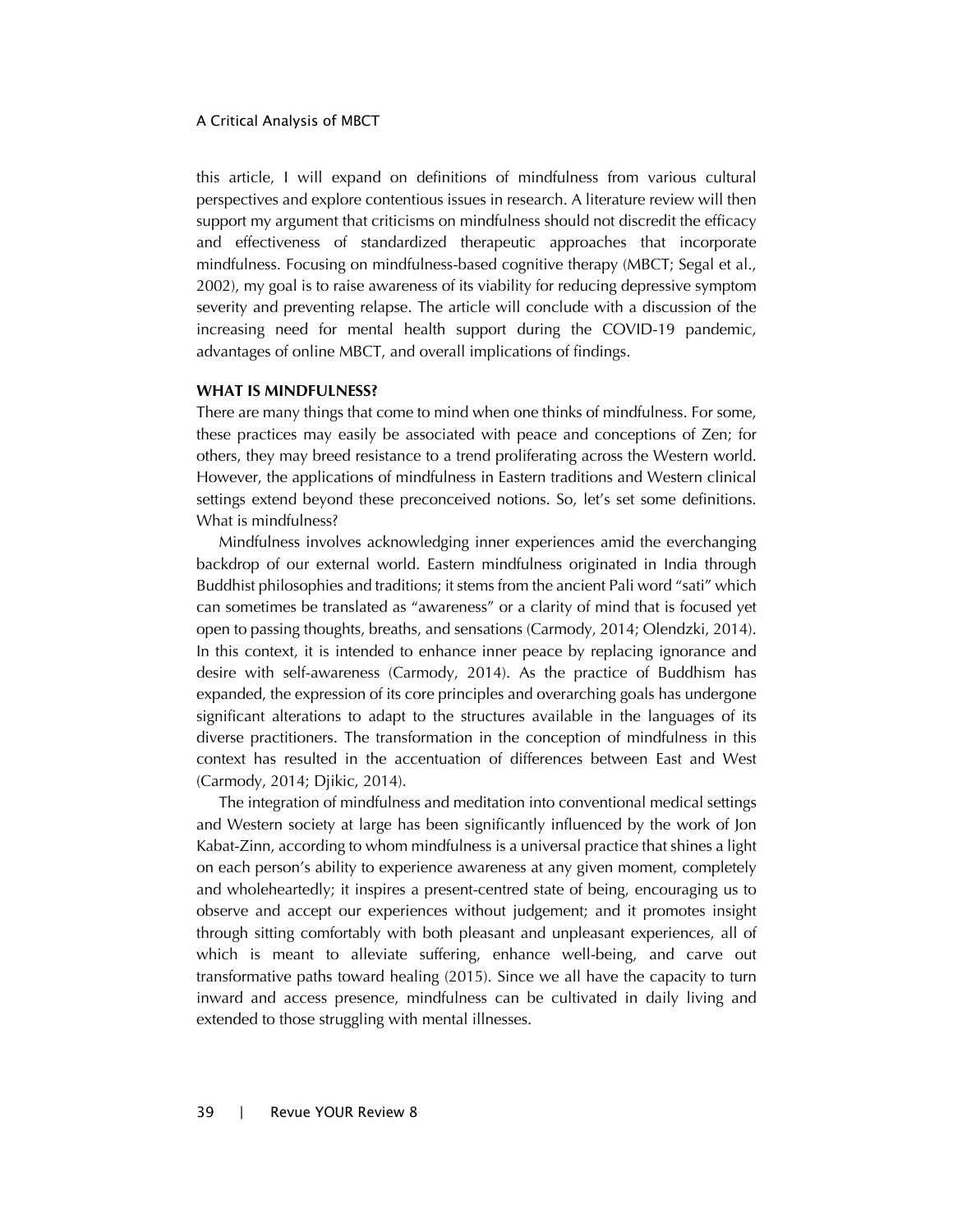## **CRITICISMS OF WESTERN MINDFULNESS**

Adapted to suit Western lifestyles, mindfulness prompts various critiques on the transference of a traditional practice to the mainstream as well as on the lack of consensus in concepts used in research. Loy (2013) emphasizes how processes of secularization and commodification have led critics to dismiss Western mindfulness as "McMindfulness." Mindfulness was removed from its traditional and religious roots to appeal to consumers, which disregards the ethical foundations and core purposes of the practice in its origins (Loy, 2013). Hyland (2016) reiterates the flaws of this reductionist approach to a practice rooted in deeper understandings of the self and suffering and expands on the notion of "McMindfulness," stressing its use of streamlined practices for quick-fix solutions, predictable and quantifiable procedures, and control on human behaviours through non-human technology (e.g., mindfulness apps). By capitalizing on more marketable aspects of mindfulness, its authentic qualities are disrupted, and its origins are threatened. This could be viewed as a form of cultural appropriation in which acceptable aspects of a culture's practices are being embraced while others remain neglected.

Van Dam et al. (2018) reviewed existing sources on mindfulness and meditation and analyzed two major issues that have not been sufficiently treated in the literature: definitions of mindfulness and the methodologies that have been employed. The researchers emphasized how conceptualizations of mindfulness, including Kabat-Zinn's, disregard the lack of consensus in the word's meanings and scientific measures used across studies. For example, mindfulness questionnaires varied depending on types of "mindfulness" evaluated (e.g., general, observing, awareness, nonjudging) and whether it involved a specific practice (e.g., meditation). With regard to methodological issues, Van Dam et al. explained that ambiguity makes it difficult to ensure that researchers are measuring the concept they intend to. Inconsistencies in delivery of mindfulness-based interventions and interpretation of results risk misleading individuals who suffer from serious diseases. The criticism that Van Dam et al. offer highlights gaps in this field of research, as well as areas demanding clarification and rigor.

Critics claim that mindfulness is often sold as a quick-fix solution that glosses over profound suffering and is plagued with ambiguous definitions and flawed research methods; yet this is where major contention arises. Carmody (2014) reflected on the potential superficiality of Western mindfulness, while also acknowledging the stance that it is not as important how differently the practices are led if positive effects are achieved. Regardless of the shortcomings of Western mindfulness, we must acknowledge the value of MBCT developed specifically for depression. Mindfulness may not be the answer to all life struggles; however, learning these skills in therapy can enact change and prove beneficial to individuals with depression and potentially with other mental illnesses.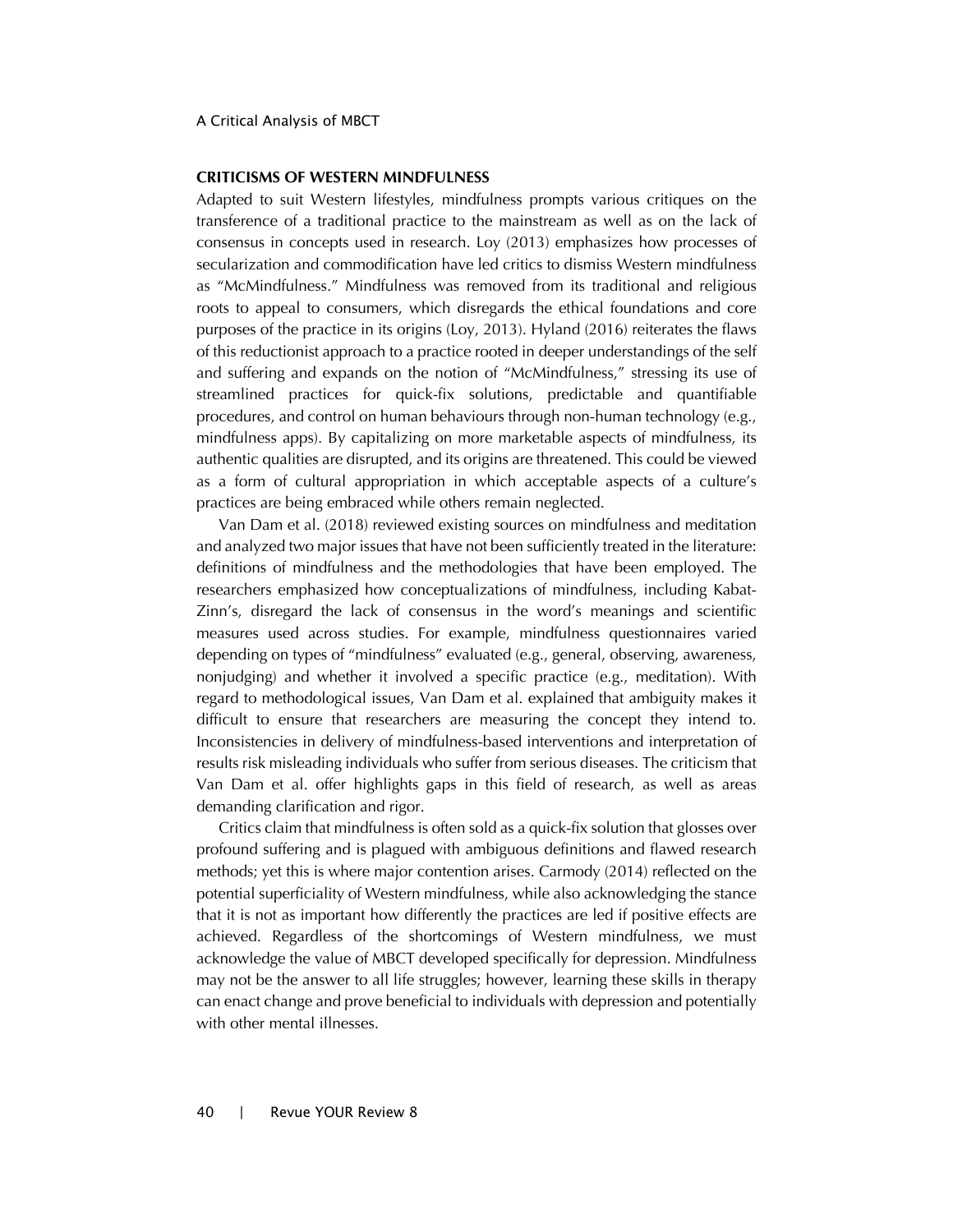### **HOW IS MBCT DIFFERENT?**

Over the course of our lifetime, many of us have either experienced or know someone who is experiencing the pain and resilience of mental illness and recovery. Of particular concern is the prevalence and severity of depression, which calls for treatment and relapse prevention options that help to reduce distress and impairment in functioning. In the American Psychiatric Association's *Diagnostic and Statistical Manual of Mental Disorders* (2013), depression is classified as a mood disorder commonly characterized by feelings of sadness, worthlessness, and hopelessness. Other symptoms may include difficulty concentrating, decreased enjoyment in daily activities, weight loss or gain, fatigue and low energy, trouble sleeping or excessive sleeping, and thoughts of suicide. Despite criticisms of Western mindfulness and the fact that research is in preliminary stages for its use in the treatment of other mental illnesses (e.g., eating disorders and substance-related and addictive disorders), the efficacy of MBCT for depression is well documented with strong research support (Division 12 of the American Psychological Association, 2016).

As a third-wave cognitive behavioral therapy (CBT), MBCT integrates mindfulness to inspire self-awareness and encourage a shift in patients' attitudes toward their thoughts, emotions, and behaviours, according to the description given by Philippot & Segal (2009). They report that it was adapted from Kabat-Zinn's mindfulness-based stress reduction (MBSR; Kabat-Zinn, 1982; 1994) program involving mindfulness exercises to reduce stress in individuals with health conditions. Zindel Segal, Mark Williams, and John Teasdale designed MBCT with components of psychoeducation and cognitive therapy to prevent depressive relapse and maintain remission for those who have already undergone treatment. These components support patients in identifying symptoms of relapse, irrational thoughts associated with depression, and concrete ways to prevent depression (Philippot & Segal, 2009).

Following a manualized set of guidelines, therapists ensure MBCT is consistently administered across settings and patients. Within specified guidelines, patients are required to commit to 2.5-hour group sessions once a week over the course of eight weeks. These meetings begin with a mindfulness exercise (e.g., body scan, sitting meditation), followed by a check-in about the exercise and discussion on homework from the previous meeting. A topic of focus is then presented to enhance understanding of aspects of mindfulness, and how they can be practiced. For example, presentations might touch on staying present when the mind wanders or moving away from autopilot and stepping into awareness. Before the end of session, a daily 45-minute practice of mindfulness is assigned as homework, and sessions conclude with another mindfulness exercise (Philippot & Segal, 2009).

The manualized approach of MBCT clears up ambiguity in definitions and preserves consistency in therapy administration and outcome evaluation. This shortterm intervention equips patients with tools to carry out mindfulness in everyday life, thereby strengthening neural pathways into sustained habits for positive well-being.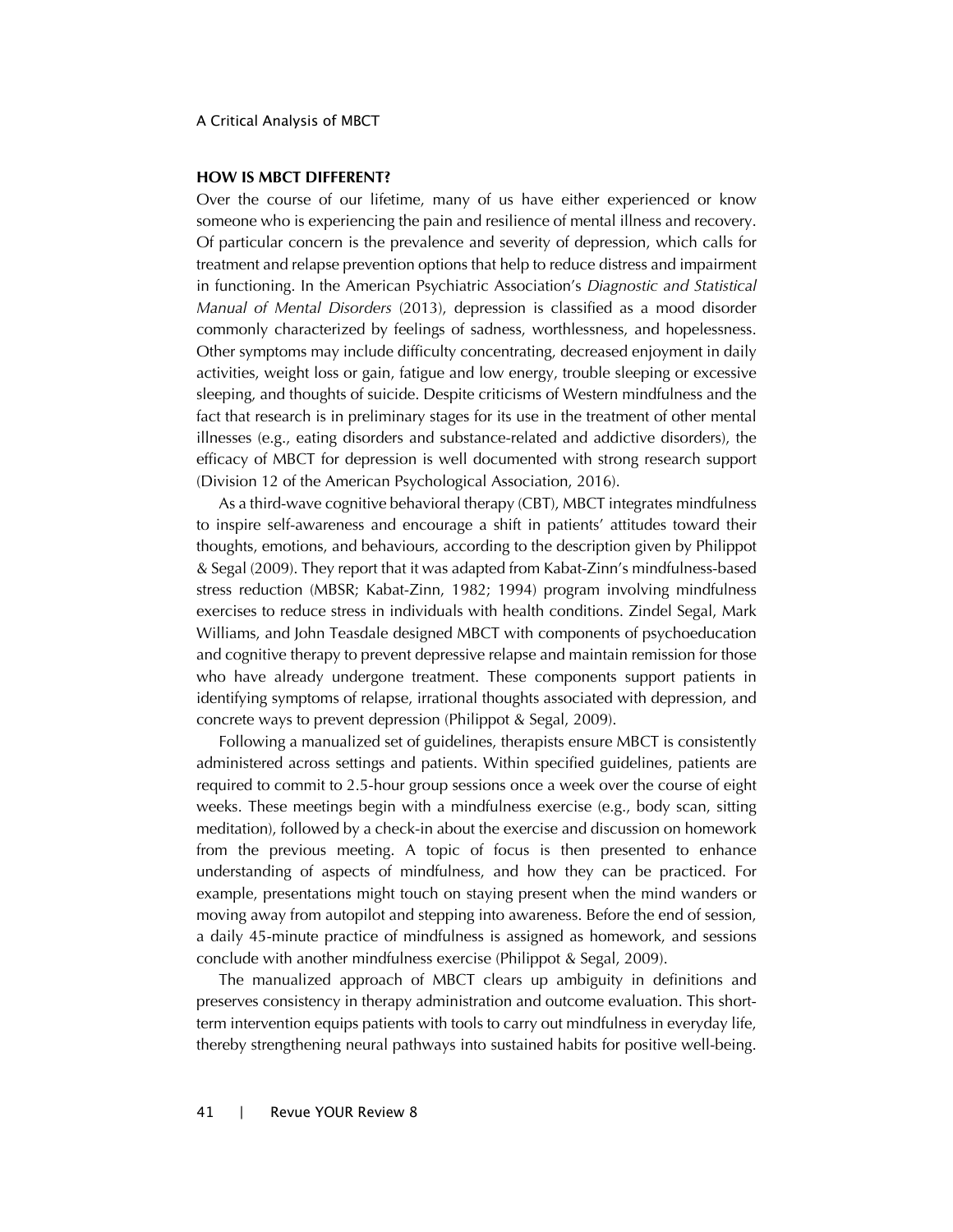For individuals looking for supplements to treatment as usual (TAU), MBCT can help decrease depressive symptom severity and prevent relapse, especially in vulnerable populations and those resistant to treatment.

# **EFFICACY OF MBCT FOR DEPRESSION**

Extensive research on MBCT substantiates the powerful effects for patients with residual symptoms and recurrent depression. In real-world healthcare settings, nascent evidence suggests that MBCT is a safe, effective, and acceptable second-line treatment for various stages of depression (Tickell et al., 2019). This builds on research demonstrating that MBCT can be efficacious in reducing depressive symptoms (Finucane & Mercer, 2006; Kenny & Williams, 2007; Kingston et al. 2007; Eisendrath et al., 2008; Kuyken et al., 2008; Barnhofer et al., 2009) and preventing relapse/recurrence (Teasdale et al., 2000; Ma & Teasdale, 2004) even as effectively as maintenance antidepressant medication (Kuyken et al., 2008; Segal et al., 2010). The course of mental illness is often complex, and healing is not linear; still, there is hope in MBCT as an option for reducing depressive symptoms and risk of relapse regardless of the number of prior depressive episodes (Geschwind et al., 2012). These benefits, among others, are reflected in recent advancements in research.

In line with symptom reduction, benefits were noted in a study conducted by Van Aalderen et al. (2012) who compared MBCT + TAU to TAU on its own. In this case, TAU included antidepressant medication or prior experience with CBT or meditation. The researchers primarily focused on pre- and post-intervention and follow-up responses to interviews assessing symptoms of depression. Results indicated that in comparison to TAU alone, the addition of MBCT significantly decreased symptoms, worry, and rumination predictive of depression, and significantly increased psychological aspects of quality of life and mindfulness skills protective against relapse. Also, patients who were experiencing a depressive episode at the time of the study, as well as those who were not, experienced improvements attributed to MBCT.

This adds to what is known about MBCT and its efficacy for patients at different stages of depression or remission. The findings suggest that along with its originally intended use to prevent relapse, the benefits of MBCT extend to individuals suffering a depressive episode at the time of intervention itself. When delivered through structured therapeutic programming, mindfulness teachings can be effective tools for protecting against depressive risk factors. By increasing metacognitive awareness, or the ability to separate oneself from negative thoughts/feelings and view them as passing events (Teasdale et al., 2002), MBCT taps into mechanisms of change that help reduce depressive symptoms and relapse.

Additional research has found that MBCT is especially effective for individuals deemed more vulnerable in their experience of depression. Williams et al. (2014) compared MBCT + TAU to cognitive psychological education (CPE) + TAU, and to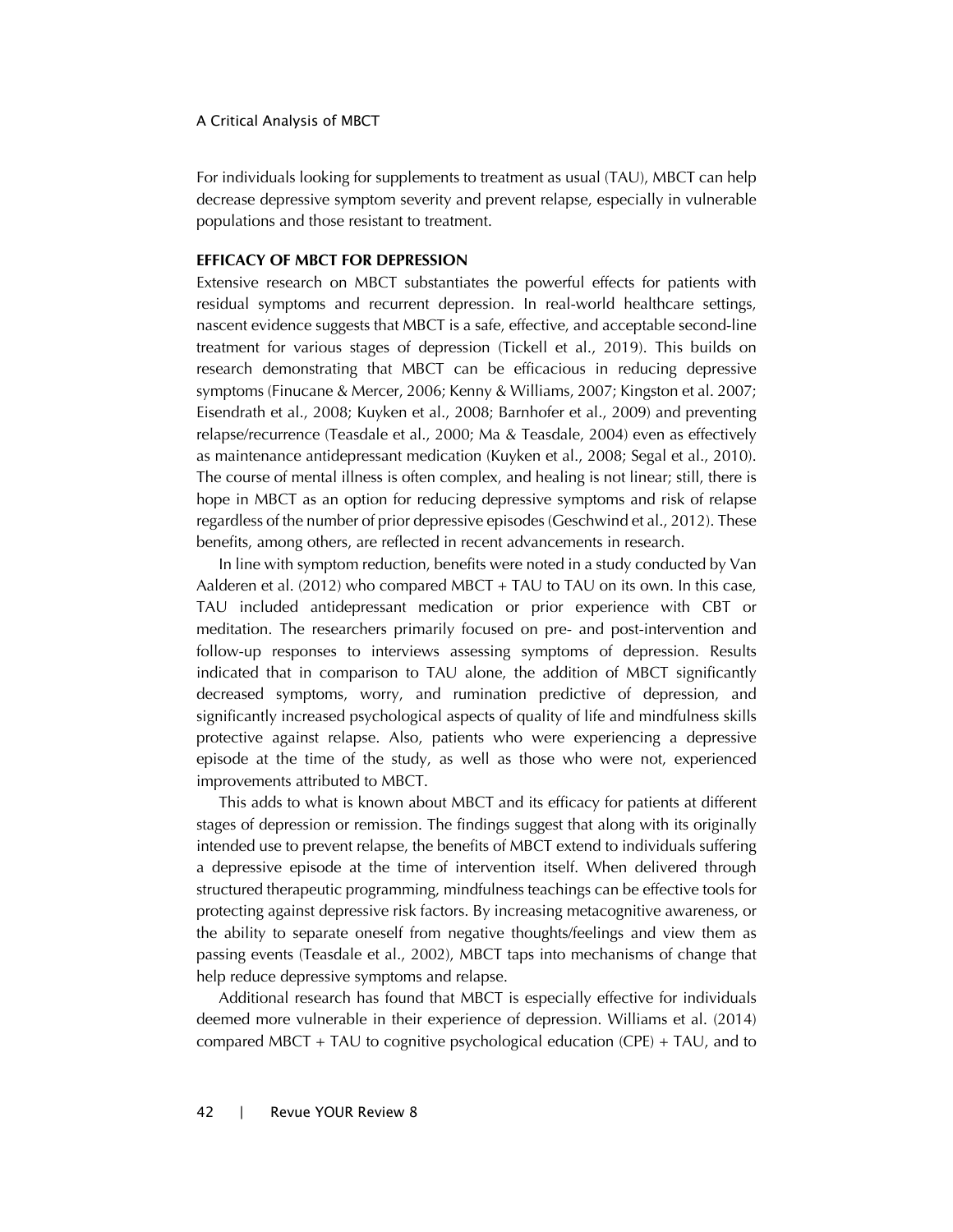TAU alone for patients with recurrent depression. Since all patients were in remission, TAU involved continuing any treatment regimens required or suggested by their doctor. CPE was designed to follow psychoeducation and cognitive therapy components of MBCT while excluding mindfulness practices. By narrowing in on comparisons this way, the researchers could illustrate whether it was the mindfulness component in particular that was creating differences between outcomes.

To evaluate the impact of these interventions, Williams et al. (2014) administered interviews to assess how much time had passed before a depressive relapse occurred—pinpointed as accurately as possible by date of onset. Results demonstrated that MBCT + TAU was as effective as other interventions used for comparison, and all three were quite strong in protecting patients from relapse. Analyzing the data through a different lens, the researchers then compared patients who had a history of childhood trauma against those who did not. They found that MBCT + TAU was significantly more successful than CPE + TAU and TAU alone at preventing relapse in patients with childhood trauma caused by abuse and parental indifference.

A similar pattern emerged when Kuyken et al. (2015) compared patients on maintenance antidepressants for relapse prevention to those in an MBCT with support to taper or discontinue antidepressant treatment (MBCT-TS) group. There were no significant differences between MBCT-TS and medication alone until researchers took into account severity of childhood trauma and found a lower rate of relapse for more vulnerable patients in MBCT-TS. As noted earlier, MBCT supports the development of mindfulness skills and shifts perspectives surrounding negative thoughts or feelings. Although alternate treatment options exist and have shown comparable success, MBCT should be noted for its more-pronounced effects within a subgroup of patients at greater risk for relapse due to traumatic childhood experiences. The findings highlight the added benefit of sitting with deep-rooted pain and attending to it with mindfulness for enduring maintenance of remission in at-risk groups.

Additionally, MBCT is valuable in its potential to reduce symptom severity for patients with treatment-resistant depression (TRD). TRD is characterized by the failure to go into remission after trying two types of antidepressants, leading to lower quality of life and poorer predicted course and outcome of the disorder (Eisendrath et al., 2016). In response to the need for suitable TRD interventions, Eisendrath et al. evaluated differences in patient outcomes between MBCT and a health enhancement program (HEP) as add-ons to medication TAU. HEP required participants to engage in healthy physical and nutritional activities, and MBCT was adapted specifically for patients with TRD. While researchers have found equivalent effectiveness of these treatments for patients in remission from major depressive disorder with residual symptoms (Shallcross et al., 2015), MBCT has greater benefits for patients with TRD. Eisendrath et al. (2016) found low remission rates for both interventions among TRD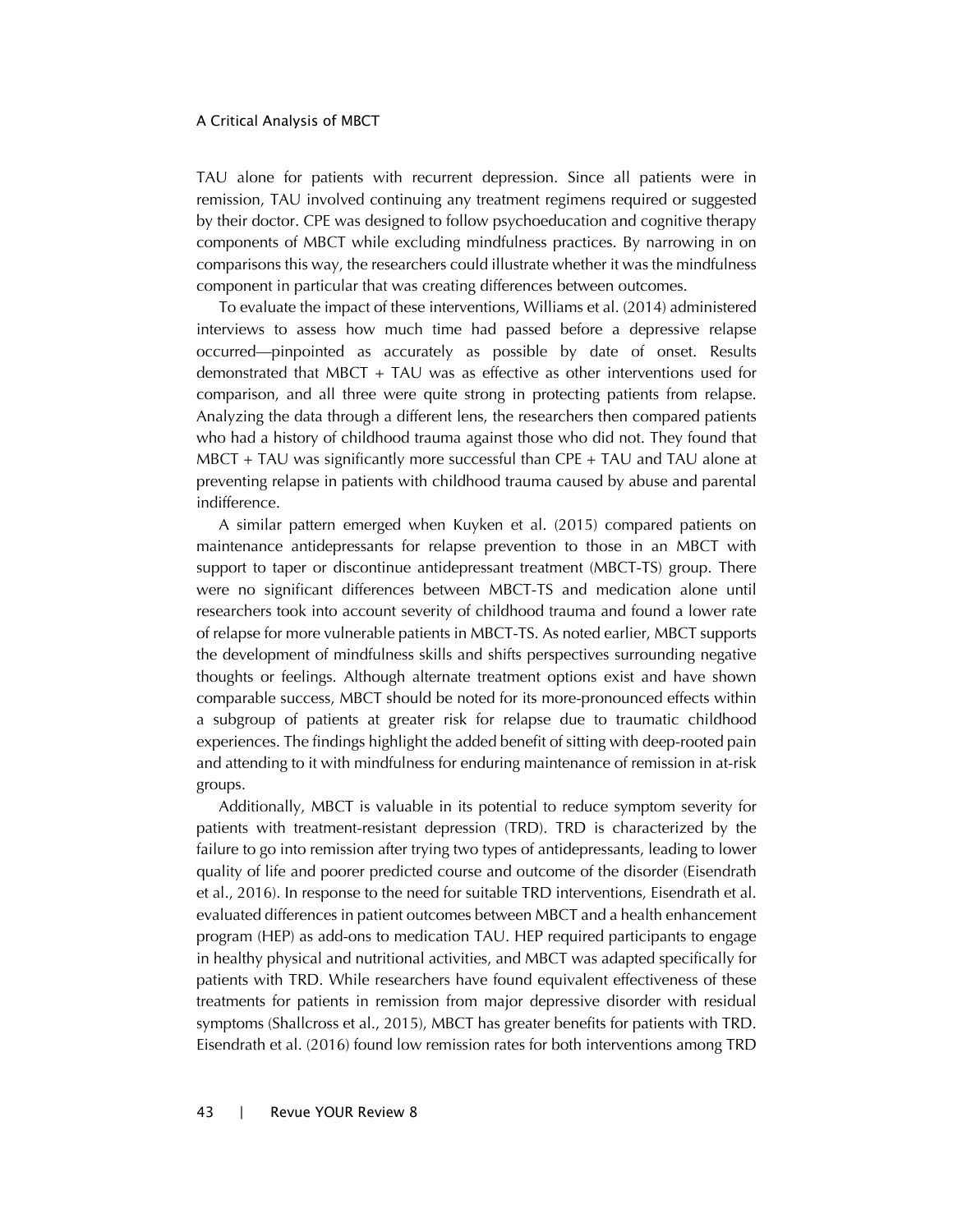patients, which is not unusual since this form of depression is often resistant to treatment; however, results illustrated a higher percent decrease of depressive symptom severity and a higher percent increase in response rates among patients receiving MBCT + TAU compared to HEP + TAU.

In comparison to TAU, Cladder-Micus et al. (2018) also found that chronic, TRD patients completing MBCT + TAU benefited from significantly higher quality of life, mindfulness skills, and self-compassion. Moreover, a larger proportion of MBCT + TAU patients attained partial or full remission, lower rumination, and lower depressive symptoms if they attended more than four treatment sessions. As a supplement to medication, MBCT invites a sense of relief and hope for TRD patients who have not found success in antidepressants alone. Overall, the novel experience of positive change stemming from MBCT may create momentum and inspire openness to healing for symptomatic patients, patients in remission, and morevulnerable patient groups.

# **ONLINE MBCT**

Another advantage of MBCT is the ease surrounding its adaptability and utility in the aftermath of the COVID-19 pandemic. Although mass quarantines have been imposed to minimize the spread of COVID-19, they have also resulted in prolonged periods of isolation, worry, and inevitable psychological effects. Based on trends from previous infectious disease outbreaks, it was predicted that frontline workers, survivors of the illness, individuals with pre-existing mental illnesses, and other vulnerable groups would be most largely impacted (Levin, 2019; Usher et al., 2020; Galea et al., 2020; Rubin & Wessely, 2020). Similar trends are reflected in emerging data. For example, a nationwide survey found that 40% of Canadians reported that their mental health has deteriorated since the beginning of the COVID-19 pandemic, with vulnerable populations accounting for higher proportions of those struggling (Canadian Mental Health Association, 2020). Now more than ever, the importance of cultivating resilience has been brought to the forefront. Levin (2019) suggests that helpful techniques include seeking support, implementing proactive treatment plans, and practicing mindfulness and relaxation. MBCT would provide a refreshing perspective to support healing, and virtual group offerings would create a sense of community to enhance patient well-being.

Lockdowns and physical distancing regulations have also required therapists to adapt their services and offer sessions over phone or via video calls. The move to online therapy was quick and drastic for many therapists who previously were not comfortable, interested, or trained in this medium (Aafjes-van Doorn et al., 2020). Not only has this reframed the way therapists work and the way patients access services, but it has also revealed wider-spread long-term benefits filling a gap that already existed. The growing trend toward online therapy is particularly beneficial to patients who faced difficulties accessing services even before the pandemic. Some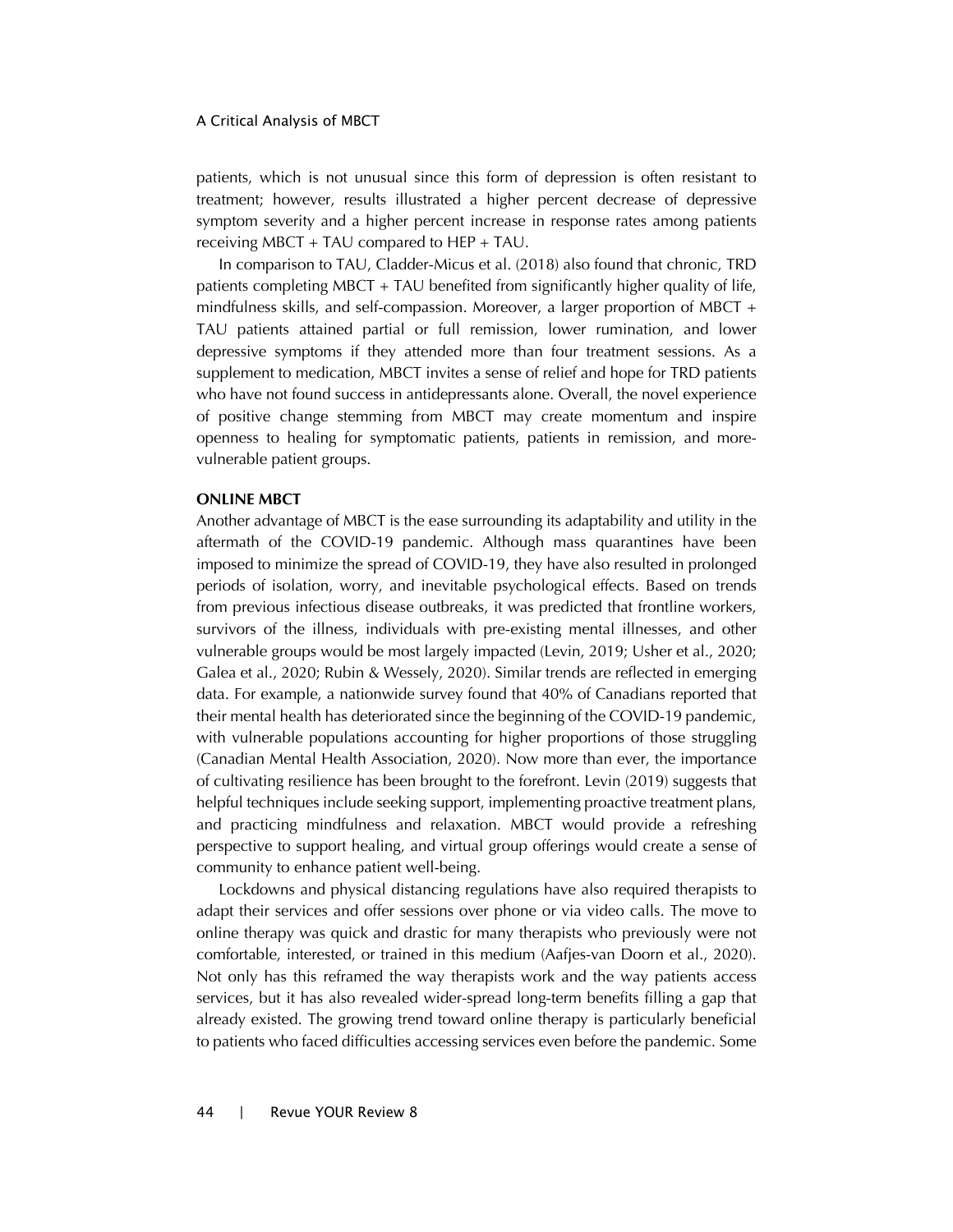examples may include patients who live in rural communities and those who struggle with financial barriers, specific disorders, or obstacles in scheduling and distance that make it inconvenient or impossible to physically show up in session regularly (Bouchard et al., 2007; Simpson et al., 2015; Varker et al., 2019).

Although there is promise in MBCT to reduce relapse and residual symptoms, there have been access barriers and shortages in trained professionals qualified to conduct sessions (Dimidjian et al., 2014). Online therapy increases accessibility, and it has proven to be as effective as in-person therapy for mental illnesses (Varker et al., 2019). This is significant because numerous clinics offer online MBCT groups, and researchers have found success in online adaptations. Mindful mood balance (MMB) is an online version of MBCT with components of CBT and mindfulness to support emotion regulation, improve depression management, and help patients relieve negative thought patterns. Programming consists of personal practices and reflections, interactive learning modules, and learning material offered in videos, audio files, and handouts (Dimidjian et al., 2014).

Boggs et al. (2014) analyzed patient responses to interviews at the end of MMB, or at the time of early withdrawal, to gauge subjective experiences of learning materials, website functions and features, and parts of the program that helped or hindered patients in following through on their home practice. Responses were categorized into key themes, and researchers found that patients had a good grasp of the concepts and provided helpful feedback for program improvements. For example, the lack of in-person group meetings or an actual therapist impacted accountability and relational benefits of MMB groups. Time and commitment challenges emerged for some, while flexibility in accessing the platform provided a sense of personal agency for others. Patients generally described positive impacts associated with meditating often, affirming that they would consciously use what they learned moving forward.

In addition to these findings, Dimidjian et al. (2014) reported that MMB significantly reduced depressive symptoms, more effectively than usual depression care, and effects were sustained up to six months after treatment. This aligns with findings on the positive impact of traditional in-person MBCT. Results also showed that MMB reduced rumination and improved mindfulness for the whole sample, but not for a subgroup of patients with residual depressive symptoms. Although MMB was deemed an acceptable form of therapy, levels of engagement were not as optimal as they had been for in-person MBCT (Dimidjian et al., 2014). Considering time elapsed since these MMB evaluations were published, it would be interesting to investigate whether there have been program modifications and shifts in engagement since therapists and patients were forced to become accustomed to online therapy during the pandemic. As mental health services adapt, therapists must tap into a sense of mindful creativity to keep patients motivated and actively engaged—whether that be in person or through a screen.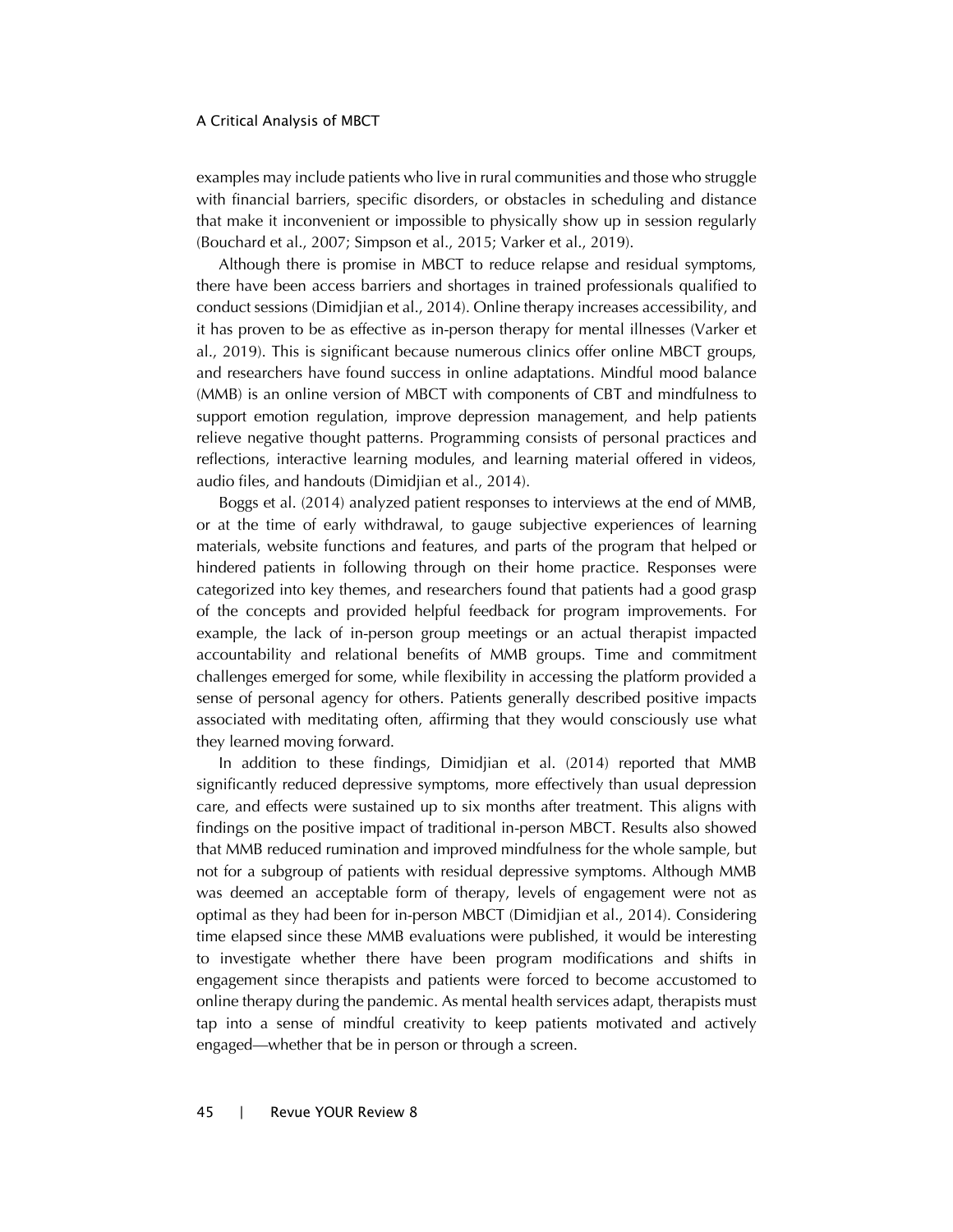# **CONCLUSION**

While criticisms exist surrounding research on mindfulness and its commodification and secularization in the West, mindfulness-based interventions have proven efficacious for various life stressors and as an add-on treatment for depression. The numerous definitions of mindfulness complicate attempts at quantifying the concept; however, a standardized therapeutic approach has allowed researchers to attribute patient outcomes to the manualized procedure being followed. There is evidence that MBCT is not only efficacious in its intended use to prevent depressive relapse, but also in its ability to increase mindfulness and decrease symptom severity, worry, and rumination during a depressive episode. These effects are especially pronounced for patients with childhood trauma, those at a higher risk for relapse, and those with treatment-resistant depression. While critics of "McMindfulness" also oppose mindfulness practices mediated by technology, circumstances hindering in-person gatherings reveal advantages of online therapy. Online adaptations of MBCT address accessibility barriers and hold great potential for supporting patients with depression, particularly during difficult times of increased mental health challenges such as the COVID-19 pandemic still afflicting the world at the time that this article is being published. Ongoing acknowledgment of constructive criticism and improvements based on feedback will only help enhance the healing properties of mindfulnessbased interventions delivered in person and online.

In fast-paced societies of the West, mindfulness skills support patients in fully experiencing and accepting the present moment rather than harbouring pain by focusing excessively on unreliable distortions of the past and projections into the future. Given the findings on MBCT's efficacy in research clinics, as well as its effectiveness in real-world healthcare settings (Tickell et al., 2019), future research could explore its potential as a stand-alone therapy, as well as treatment integration for subclinical depression and other mental illnesses (e.g., eating disorders and substance-related and addictive disorders). Continued research into MBCT is essential given its potential to improve patient quality of life and reduce strain on the healthcare system by addressing mental health issues before they worsen or even arise.

## **REFERENCES**

- Aafjes-van Doorn, K., Békés, V., & Prout, T. A. (2020). Grappling with our therapeutic relationship and professional self-doubt during COVID-19: will we use video therapy again? *Counselling Psychology Quarterly*, 1–12. [https://doi.org](https://doi.org/10.1080/09515070.2020.1773404) [/10.1080/09515070.2020.1773404](https://doi.org/10.1080/09515070.2020.1773404)
- American Psychiatric Association. (2013). *Diagnostic and statistical manual of mental disorders* (5th ed.). American Psychiatric Association.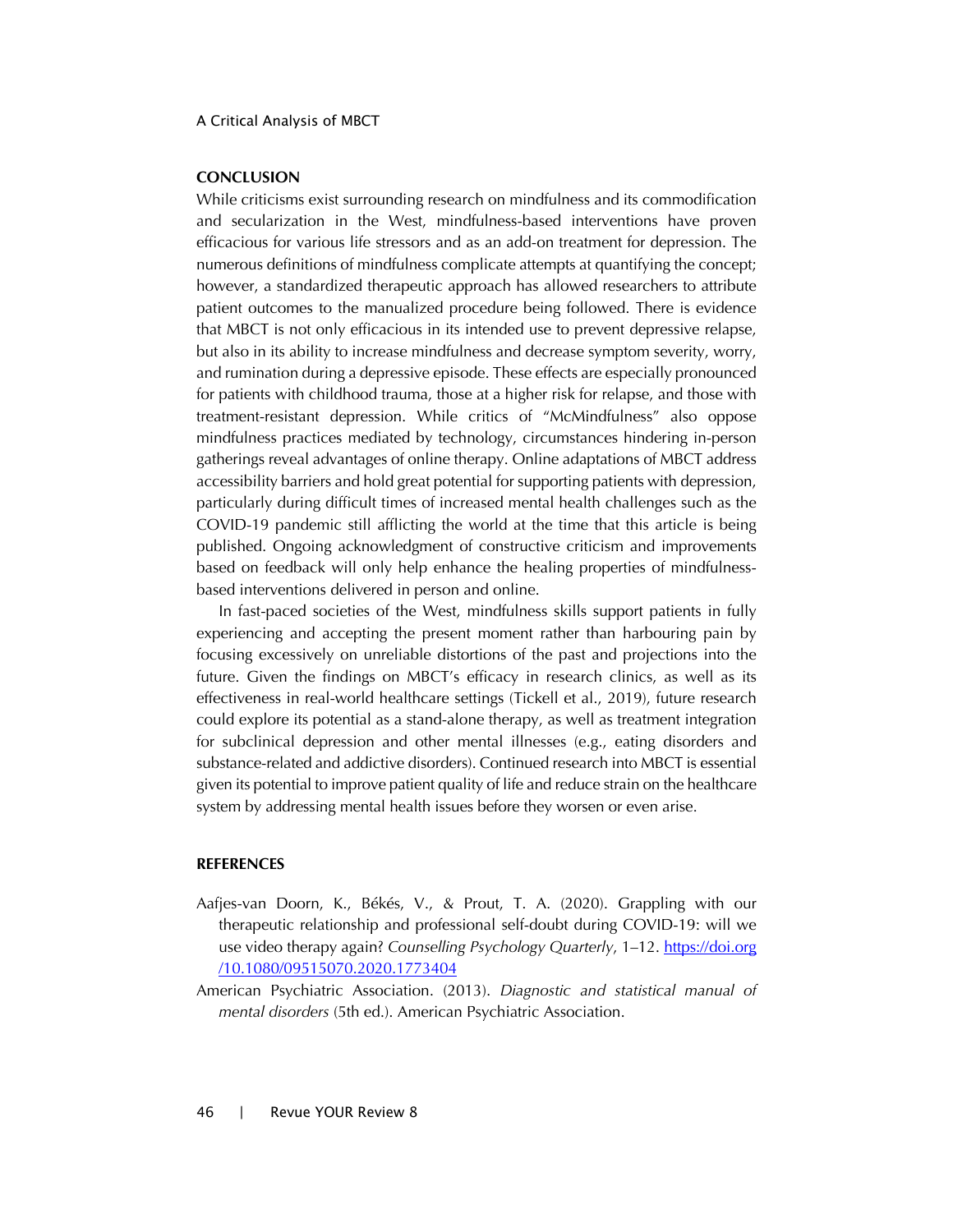- Barnhofer, T., Crane, C., Hargus, E., Amarasinghe, M., Winder, R., & Williams, J. M. (2009). Mindfulness-based cognitive therapy as a treatment for chronic depression: A preliminary study. *Behaviour Research and Therapy, 47*(5), 366– 373. <https://doi.org/10.1016/j.brat.2009.01.019>
- Boggs, J. M., Beck, A., Felder, J. N., Dimidjian, S., Metcalf, C. A., & Segal, Z. V. (2014). Web-based intervention in mindfulness meditation for reducing residual depressive symptoms and relapse prophylaxis: A qualitative study. *Journal of Medical Internet Research, 16*(3), 332–343. <http://doi.org/10.2196/jmir.3129>
- Bouchard, S., Robillard, G., Marchand, A., Renaud, P., & Riva, G. (2007). Presence and the bond between patients and their psychotherapists in the cognitivebehavior therapy of panic disorder with agoraphobia delivered in videoconference. In L. Moreno (Ed.), *The 10th International Workshop on Presence* (pp. 89–95)*.* Starlab Barcelona. [http://matthewlombard.com/ISPR](http://matthewlombard.com/ISPR/Proceedings/2007/Bouchard, Robillard, Marchand, and Riva.pdf) [/Proceedings/2007/Bouchard,%20Robillard,%20Marchand,%20and%20Riva.pdf](http://matthewlombard.com/ISPR/Proceedings/2007/Bouchard, Robillard, Marchand, and Riva.pdf)
- Canadian Mental Health Association. (2020). *Mental Health Impacts of COVID-19: Wave 2.* [https://cmha.ca/wp-content/uploads/2020/12/CMHA-UBC-wave-2-Summary](https://cmha.ca/wp-content/uploads/2020/12/CMHA-UBC-wave-2-Summary-of-Findings-FINAL-EN.pdf)of-Findings-FINAL-EN.pdf
- Carmody, J. (2014). Eastern and Western approaches to mindfulness: Similarities, differences, and clinical implications. In A. le, C. T. Ngnoumen & E. J. Langer (Eds.), *The Wiley Blackwell handbook of mindfulness* (Vols. I and II; pp. 48–57). Wiley Blackwell. <https://doi.org/10.1002/9781118294895.ch3>
- Cladder-Micus, M. B., Speckens, A. E. M., Vrijsen, J. N., Donders, A. R., Becker, E. S., & Spijker, J. (2018). Mindfulness-based cognitive therapy for patients with chronic, treatment-resistant depression: A pragmatic randomized controlled trial. *Depression and Anxiety, 35*(10), 914–924. <http://doi.org/10.1002/da.22788>
- Dimidjian, S., Beck, A., Felder, J. N., Boggs, J. M., Gallop, R., & Segal, Z. V. (2014). Web-based mindfulness-based cognitive therapy for reducing residual depressive symptoms: An open trial and quasi-experimental comparison to propensity score matched controls. *Behaviour Research and Therapy, 63*, 83–89. [https://doi.org](https://doi.org/10.1016/j.brat.2014.09.004) [/10.1016/j.brat.2014.09.004](https://doi.org/10.1016/j.brat.2014.09.004)
- Division 12 of the American Psychological Association. (2016). *Mindfulness-Based Cognitive Therapy.* <https://div12.org/treatment/mindfulness-based-cognitive-therapy/>
- Djikic, M. (2014). Art of mindfulness: Integrating Eastern and Western approaches. In A. le, C. T. Ngnoumen & E. J. Langer (Eds.), *The Wiley Blackwell handbook of mindfulness* (Vols. I and II; pp. 139–148). Wiley Blackwell. [https://doi.org](https://doi.org/10.1002/9781118294895.ch7) [/10.1002/9781118294895.ch7](https://doi.org/10.1002/9781118294895.ch7)
- Eisendrath, S. J., Delucchi, K., Bitner, R., Fenimore, P., Smit, M., & McLane, M. (2008). Mindfulness-based cognitive therapy for treatment-resistant depression: A pilot study. *Psychotherapy and Psychosomatics, 77*(5), 319–320. [http://doi.org](http://doi.org/10.1159/000142525) [/10.1159/000142525](http://doi.org/10.1159/000142525)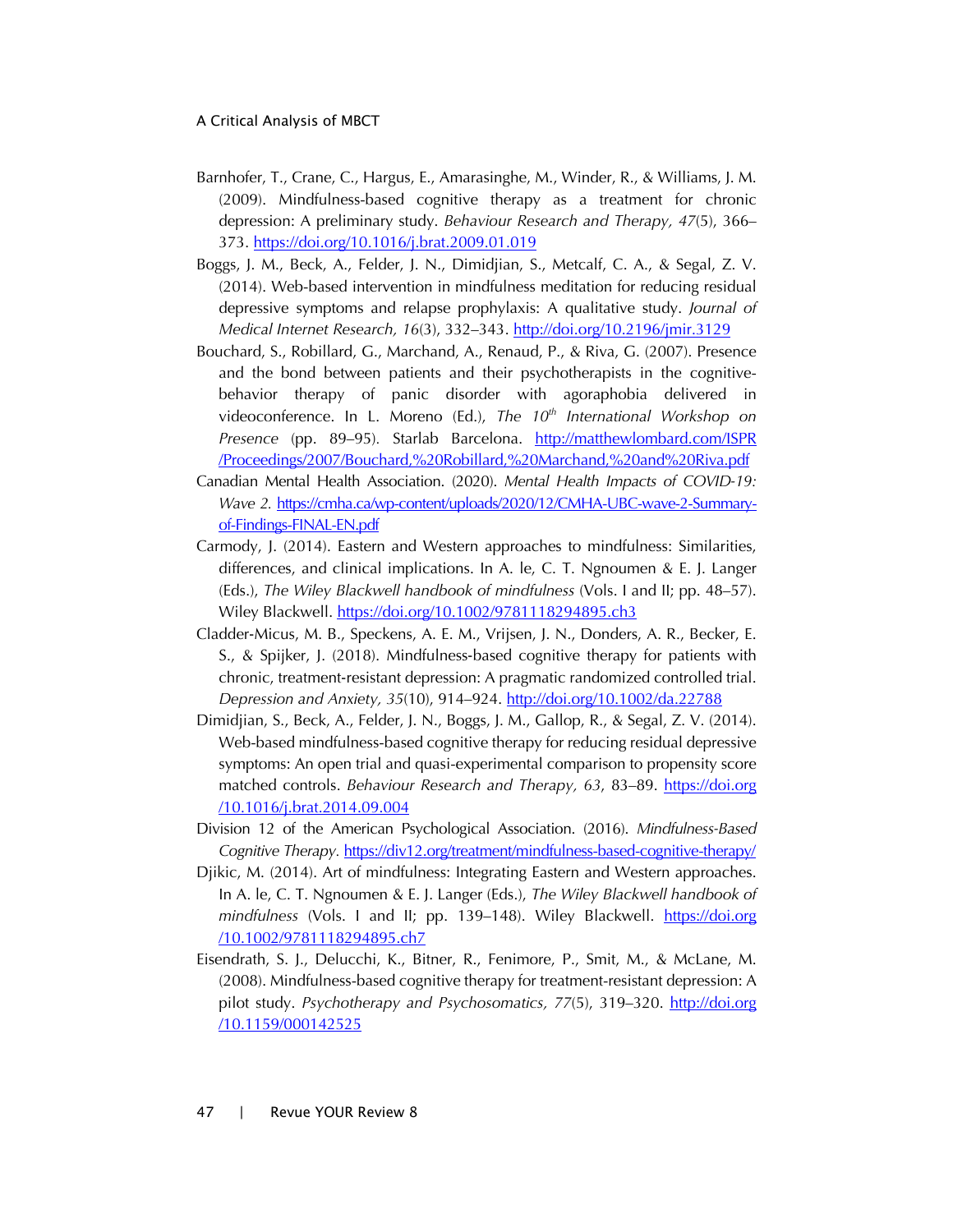- Eisendrath, S. J., Gillung, E., Delucci, K. L., Segal, Z. V., Nelson, J. C., McInnes, L. A., Mathalon, D. H., & Feldman, M. D. (2016). A randomized controlled trial of mindfulness-based cognitive therapy for treatment-resistant depression. *Psychotherapy and Psychosomatics, 85*(2), 99–110. [https://www.karger.com](https://www.karger.com/Article/Pdf/442260) [/Article/Pdf/442260](https://www.karger.com/Article/Pdf/442260)
- Finucane, A., & Mercer, S. W. (2006). An exploratory mixed methods study of the acceptability and effectiveness of mindfulness-based cognitive therapy for patients with active depression and anxiety in primary care. *BMC Psychiatry, 6*. <http://doi.org/10.1186/1471-244X-6-14>
- Galea, S., Merchant, R. M., & Lurie, N. (2020). The mental health consequences of COVID-19 and physical distancing: The need for prevention and early intervention. *JAMA Intern Medicine*, *180*(6), 817–818. [http://doi.org/10.1001](http://doi.org/10.1001/jamainternmed.2020.1562) [/jamainternmed.2020.1562](http://doi.org/10.1001/jamainternmed.2020.1562)
- Geschwind, N., Peeters, F., Huibers, M., Van Os, J., & Wichers, M. (2012). Efficacy of mindfulness-based cognitive therapy in relation to prior history of depression: Randomised controlled trial. *The British Journal of Psychiatry, 201,* 320–325. <http://doi.org/10.1192/bjp.bp.111.104851>
- Hyland, T. (2016). The erosion of right livelihood: counter-educational aspects of the commodification of mindfulness practice. *Person-Centered & Experiential Psychotherapies, 15*(3), 177–189. <https://doi.org/10.1080/14779757.2016.1179666>
- Kabat-Zinn, J. (1982). An outpatient program in behavioral medicine for chronic pain patients based on the practice of mindfulness meditation: Theoretical consideration and preliminary results. *General Hospital Psychiatry, 4*(1), 33–47. [https://doi.org/10.1016/0163-8343\(82\)90026-3](https://doi.org/10.1016/0163-8343(82)90026-3)
- Kabat-Zinn, J. (1994). *Wherever you go, there you are: Mindfulness meditation in everyday life.* Hyperion.
- Kabat-Zinn, J. (2015). Mindfulness. *Mindfulness, 6*, 1481–1483. [https://journals](https://journals.scholarsportal.info/details/18688527/v06i0006/1481_m.xml) [.scholarsportal.info/details/18688527/v06i0006/1481\\_m.xml](https://journals.scholarsportal.info/details/18688527/v06i0006/1481_m.xml)
- Kenny, M. A., & Williams, J. M. G. (2007). Treatment-resistant depressed patients show a good response to mindfulness-based cognitive therapy. *Behaviour Research and Therapy, 45*(3), 617–625. <http://doi.org/10.1016/j.brat.2006.04.008>
- Kingston, T., Dooley, B., Bates, A., Lawlor, E., & Malone, K. (2007). Mindfulnessbased cognitive therapy for residual depressive symptoms. *Psychology and Psychotherapy: Theory, Research and Practice, 80*(2), 193–203. [http://doi.org](http://doi.org/10.1348/147608306X116016) [/10.1348/147608306X116016](http://doi.org/10.1348/147608306X116016)
- Kuyken, W., Byford, S., Taylor, R. S., Watkins, E., Holden, E., White, K., Barrett, B., Byng, R., Evans, A., Mullan, E., & Teasdale, J. D. (2008). Mindfulness-based cognitive therapy to prevent relapse in recurrent depression. *Journal of Consulting and Clinical Psychology, 76*(6), 966–978. <http://doi.org/10.1037/a0013786>
- Kuyken, W., Hayes, R., Barrett, B., Byng, R., Dalgleish, T., Kessler, D., Lewis, G., Watkins, E., Brejcha, C., Cardy, J., Causley, A., Cowderoy, S., Evans, A.,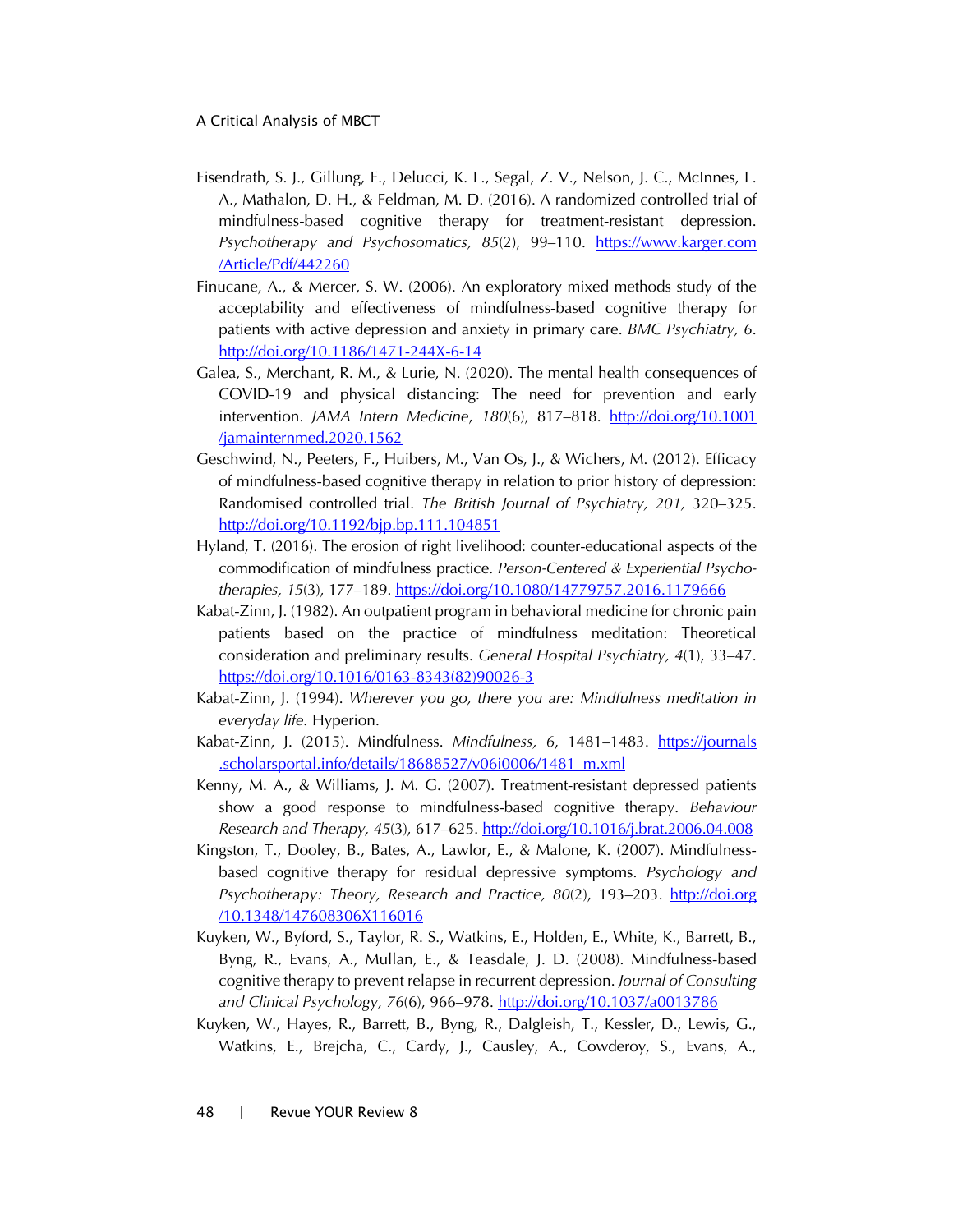Gradinger, F., Kaur, S., Lanham, P., Morant, N., Richards, J., Shah, P. . . . Byford, S. (2015). Effectiveness and cost-effectiveness of mindfulness-based cognitive therapy compared with maintenance antidepressant treatment in the prevention of depressive relapse or recurrence (PREVENT): A randomised controlled trial. *The Lancet, 386*(9988), 63–73. [http://doi.org/10.1016/S0140-6736\(14\)62222-4](http://doi.org/10.1016/S0140-6736(14)62222-4)

- Levin, J. (2019). Mental health care for survivors and healthcare workers in the aftermath of an outbreak. *Psychiatry of Pandemics: A Mental Health Response to Infection Outbreak*, 127–141. [https://doi.org/10.1007/978-3-030-15346-5\\_11](https://doi.org/10.1007/978-3-030-15346-5_11)
- Loy, D. (2013, August 31). Beyond McMindfulness. *Huffington Post.* [https://www](https://www.huffpost.com/entry/beyond-mcmindfulness_b_3519289) [.huffpost.com/entry/beyond-mcmindfulness\\_b\\_3519289](https://www.huffpost.com/entry/beyond-mcmindfulness_b_3519289)
- Ma, S. H., & Teasdale, J. D. (2004). Mindfulness-based cognitive therapy for depression: Replication and exploration of differential relapse prevention effects. *Journal of Consulting and Clinical Psychology, 72*(1), 31–40. [https://doi.org](https://doi.org/10.1037/0022-006X.72.1.31) [/10.1037/0022-006X.72.1.31](https://doi.org/10.1037/0022-006X.72.1.31)
- Olendzki, A. (2014). From early Buddhist traditions to Western psychological science. In A. le, C. T. Ngnoumen & E. J. Langer (Eds.), *The Wiley Blackwell handbook of mindfulness* (Vols. I and II; pp. 58–73). Wiley Blackwell. [https://doi](https://doi.org/10.1002/9781118294895.ch4) [.org/10.1002/9781118294895.ch4](https://doi.org/10.1002/9781118294895.ch4)
- Philippot, P. & Segal, Z. (2009). Mindfulness based psychological interventions: Developing emotional awareness for better being. *Journal of Consciousness Studies, 16*(10-12), 285–306. https://www.researchgate.net/publication [/233692184\\_Mindfulness\\_Based\\_PsychologicalInterventions\\_Developing](https://www.researchgate.net/publication/233692184_Mindfulness_Based_PsychologicalInterventions_Developing_Emotional_Awareness_for_Better_Being) **Emotional Awareness for Better Being**
- Rubin, G. J., & Wessely, S. (2020). The psychological effects of quarantining a city. *British Medical Journal, 368,* m313. <https://doi.org/10.1136/bmj.m313>
- Segal, Z. V., Bieling, P., Young, T., MacQueen, G., Cooke, R., Martin, L., Bloch, R., & Levitan, R. D. (2010). Antidepressant monotherapy vs sequential pharmacotherapy and mindfulness-based cognitive therapy, or placebo, for relapse prophylaxis in recurrent depression. *Archives of General Psychiatry, 67*(12), 1256–1264. <http://doi.org/10.1001/archgenpsychiatry.2010.168>
- Segal, Z.V., Williams, J. M. G. & Teasdale, J. D. (2002). *Mindfulness-based cognitive therapy for depression: A new approach to preventing relapse.* Guilford Press.
- Shallcross, A. J., Gross, J. J., Visvanathan, P. D., Kumar, N., Palfrey, A., Ford, B. Q., Dimidjian, S., Shirk, S., Holm-Denoma, J., Goode, K. M., Cox, E., Chaplin, W., & Mauss, I. B. (2015). Relapse prevention in major depressive disorder: Mindfulnessbased cognitive therapy versus an active control condition. *Journal of Consulting and Clinical Psychology, 83*(5), 964–975. <http://doi.org/10.1037/ccp0000050>
- Simpson, S., Guerrini, L., & Rochford, S. (2015). Telepsychology in a university psychology clinic setting: A pilot project. *Australian Psychologist, 50*, 285–291. <http://doi.org/10.1111/ap.12131>